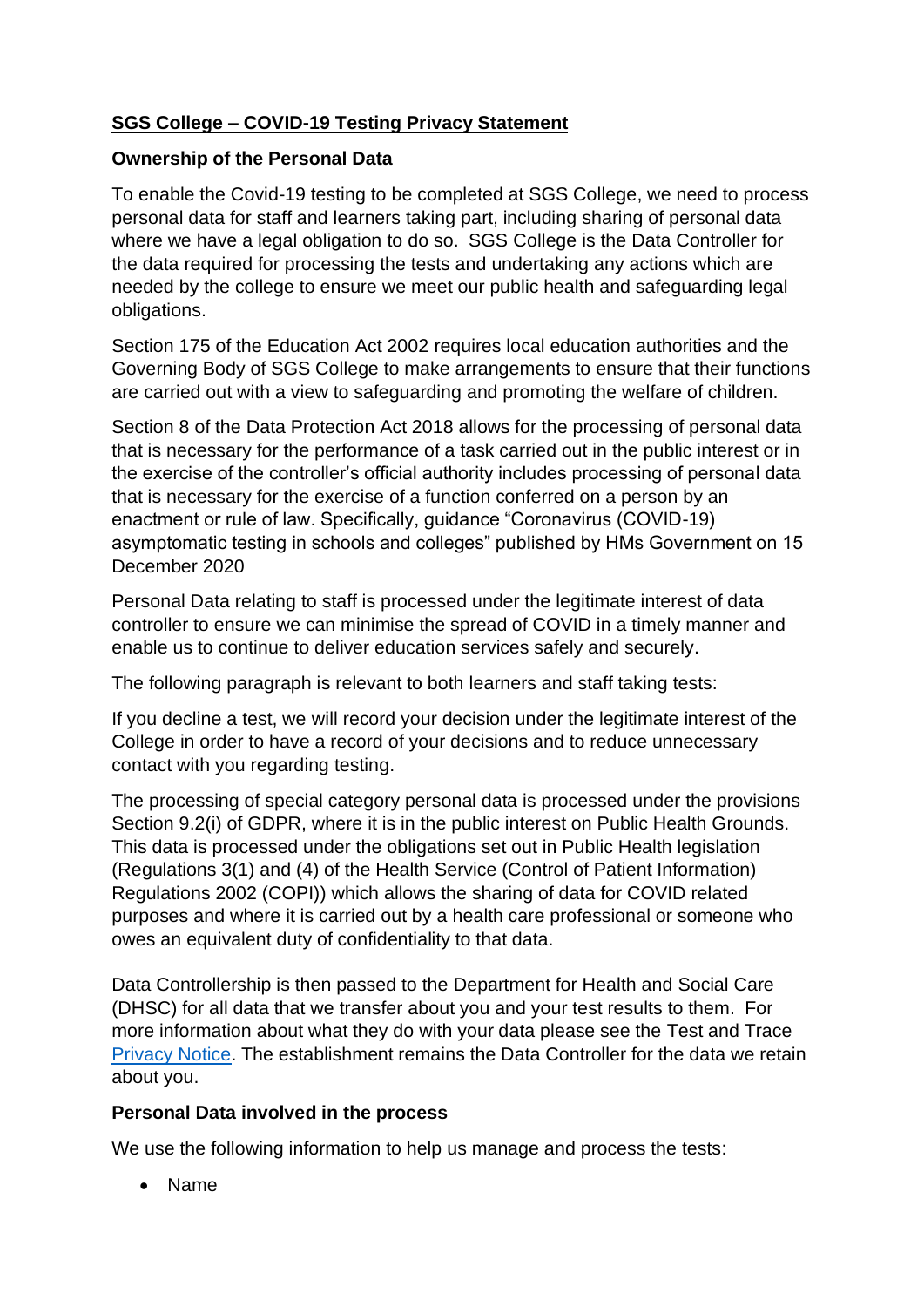- Date of birth (and course specific information)
- Gender
- Ethnicity
- Home postcode
- Email address
- Mobile number
- Unique barcode assigned to each individual test and which will become the primary reference number for the tests
- Test result
- Parent/guardians contact details (if required)

We will only use information that is collected directly from you specifically for the purpose of the tests, even if you have previously provided us with this information.

#### **How we store your personal information**

The information will only be stored securely on local spreadsheets in school/college whilst it is needed. It will also be entered directly onto DHSC digital services for the NHS Test and Trace purposes. Schools/colleges will not have access to the information on the digital service once it has been entered.

## **Processing of Personal Data Relating to Positive test results**

The member of staff, learner or parent (depending on contact details provided) will be informed of a positive test result by the College and advised how to book a confirmatory test.

We will use this information to enact our own COVID isolation processes without telling anyone who it is that has received the positive test.

The information will be transferred to DHSC, who will share this with the NHS, GPs. PHE and the Local Government will use this information for wider test and trace activities as well as statistical and research purposes.

This information is processed and shared under obligations set out in Public Health legislation under Regulations 3(1) and (4) of the Health Service (Control of Patient Information) Regulations 2002 (COPI) which allows the sharing of data for COVID related purposes.

This information will be kept by the College for up to 14 days and by the NHS for 8 years.

## **Processing of Personal Data Relating to Negative test results**

We will record a negative result and the information transferred to DHSC, NHS. PHE and the Local Government who will use the information for statistical and research purposes.

This information is processed and shared under obligations set out in Public Health legislation under Regulations 3(1) and (4) of the Health Service (Control of Patient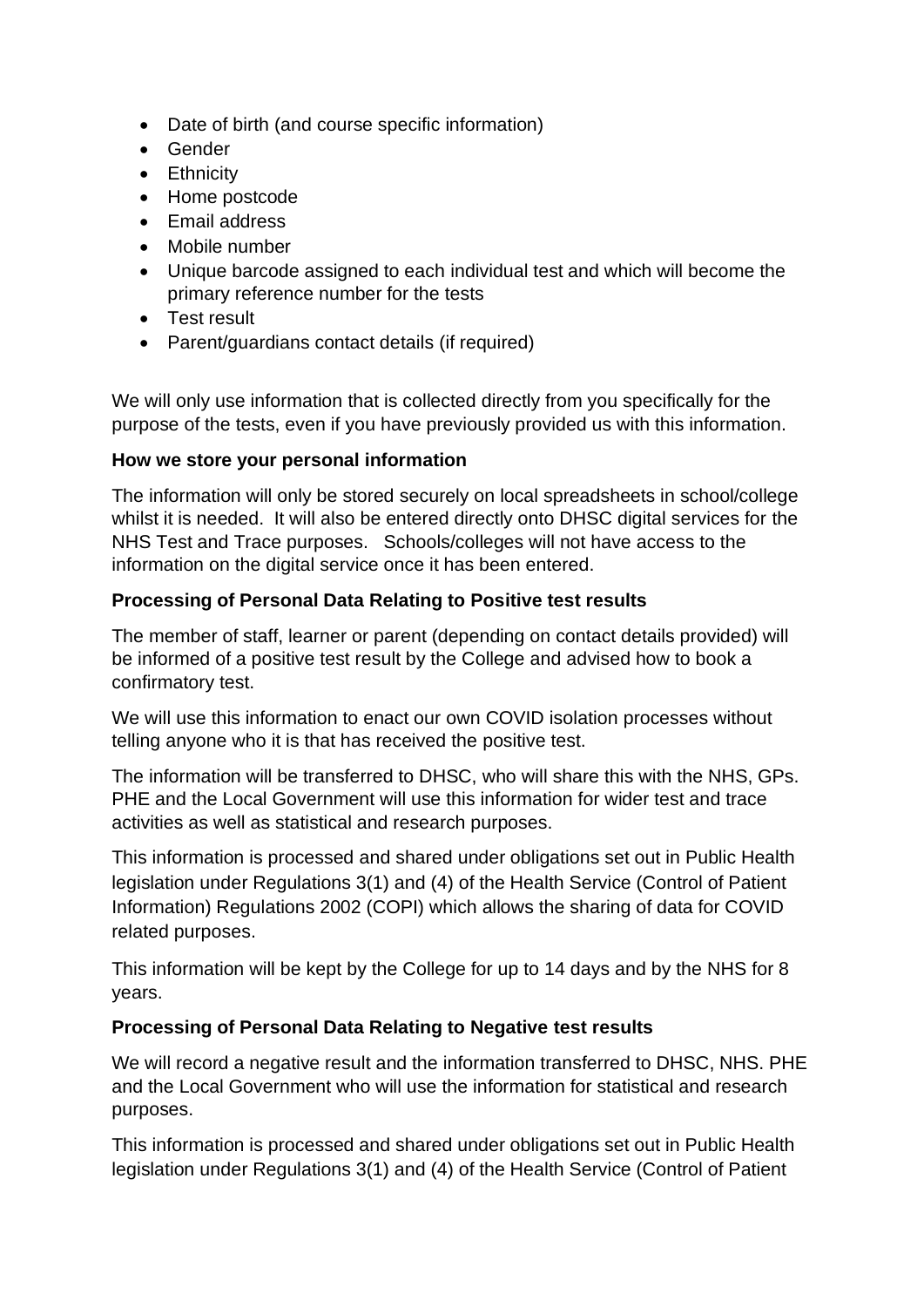Information) Regulations 2002 (COPI) which allows the sharing of data for COVID related purposes.

This information will be kept by the College for up to 14 days and by the NHS for 8 years.

## **Processing of Personal Data relating to declining a test**

We will record that you have declined to participate in a test and this information will not be shared with anyone.

## **Data Sharing Partners**

The personal data associated with test results will be shared with

- DHSC, NHS, PHE to ensure that they can undertake the necessary Test and Trace activities and to conduct research and compile statistic about Coronavirus.
- Your GP to maintain your medical records and to offer support and guidance as necessary
- Local Government to undertake local public health duties and to record and analyse local spreads.

# **Your Rights**

Under data protection law, you have rights including:

**Your right of access** - You have the right to ask us for copies of your personal information.

**Your right to rectification** - You have the right to ask us to rectify personal information you think is inaccurate. You also have the right to ask us to complete information you think is incomplete.

**Your right to erasure** - You have the right to ask us to erase your personal information in certain circumstances.

**Your right to restriction of processing** - You have the right to ask us to restrict the processing of your personal information in certain circumstances.

**Your right to object to processing** - You have the the right to object to the processing of your personal information in certain circumstances.

**Your right to data portability** - You have the right to ask that we transfer the personal information you gave us to another organisation, or to you, in certain circumstances.

You are not required to pay any charge for exercising your rights. If you make a request, we have one month to respond to you.

Please contact us at Data Protection Officer, South Gloucestershire and Stroud College, Filton Avenue, Bristol, BS34 7AT or [Data.Privacy@sgscol.ac.uk](mailto:Data.Privacy@sgscol.ac.uk) if you wish to make a request.